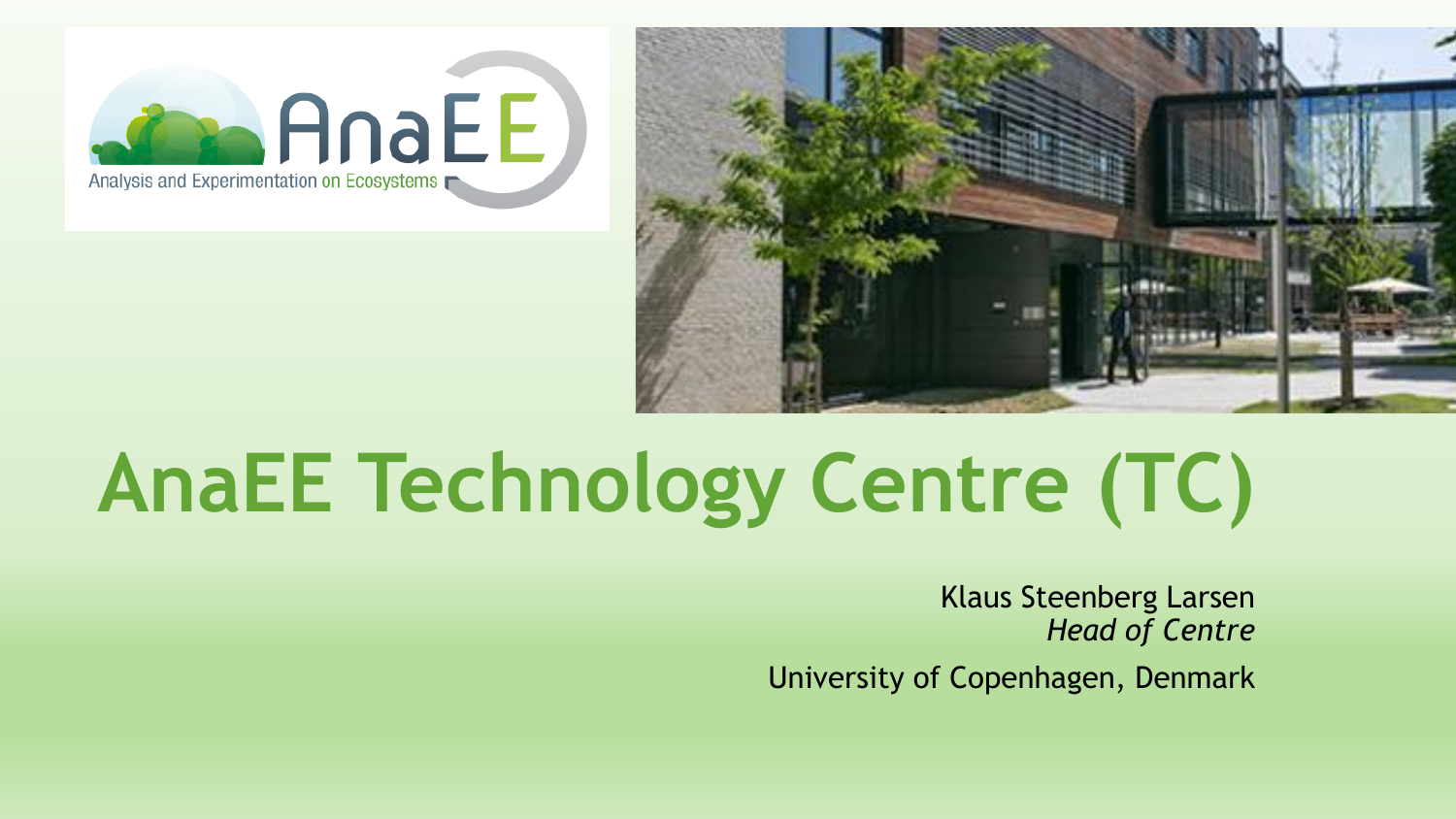## TC organization



person (Year X)

#### Klaus Steenberg Larsen

Associate Professor

**Forest, Nature and Biomass** Rolighedsvej 23, 1958 Frb. C

ksl@ign.ku.dk

Phone: +45 35 33 76 54 Mobile: +45 93 56 55 83

#### ORCID: 0000-0002-1421-6182





#### Jesper Riis Christiansen

**Associate Professor** 

**Forest, Nature and Biomass** Rolighedsvej 23, 1958 Frederiksberg C

#### jrc@ign.ku.dk

Mobile: +45 30 26 16 76

ORCID: 0000-0002-3277-0734



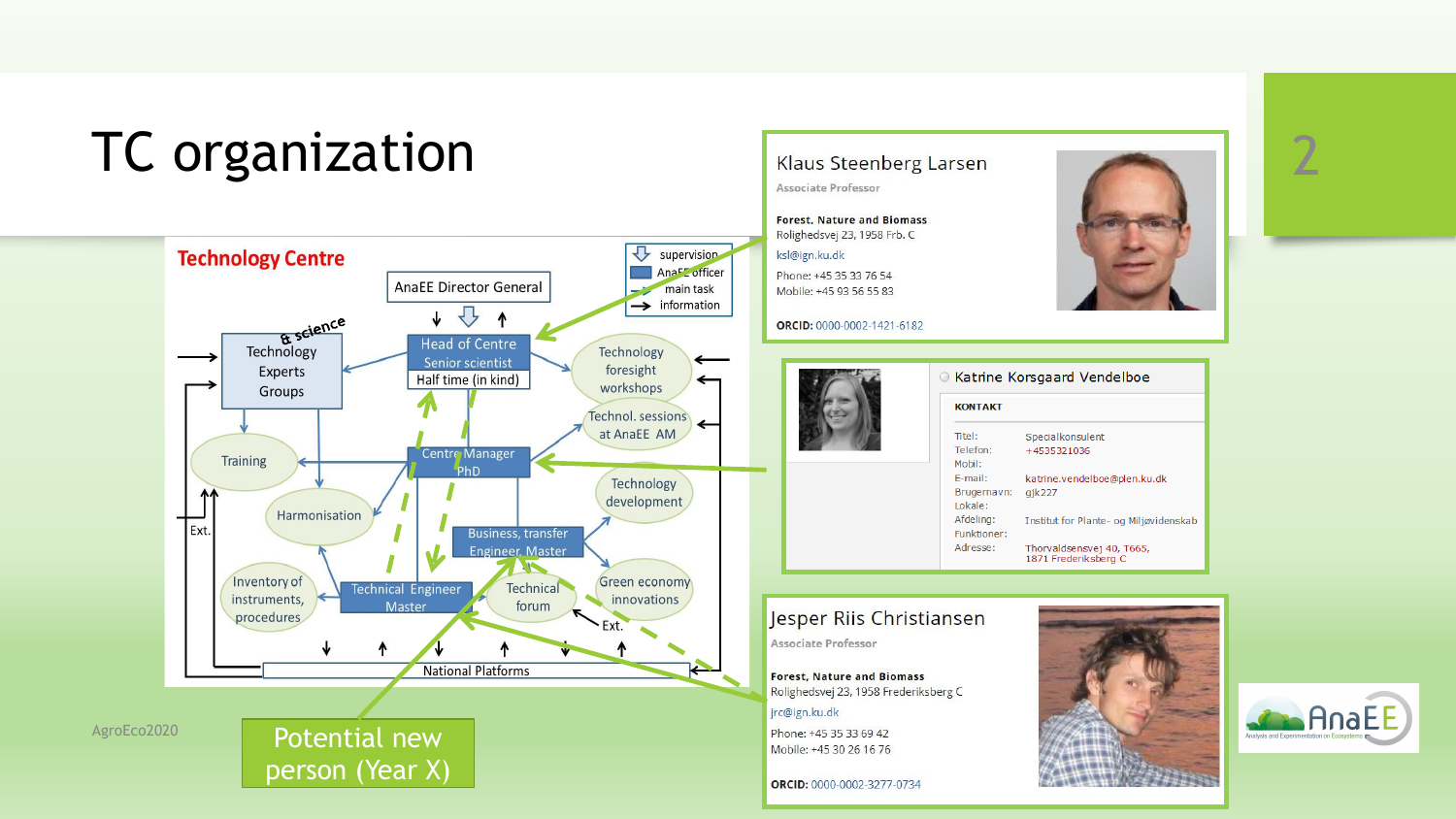

## Overall responsibilities of AnaEE TC:

- Monitor platform services (Platform Catalogue)
- Facilitate harmonisation and upgrading of technologies, instruments and procedures across AnaEE platforms
- Organising technology foresight workshops and technology sessions
- Facilitating the development of innovative technology together with industry and contributing to its commercialization process
- Training on new technologies and procedures
- Feeding the Technology section of the AnaEE portal and managing an open technical forum

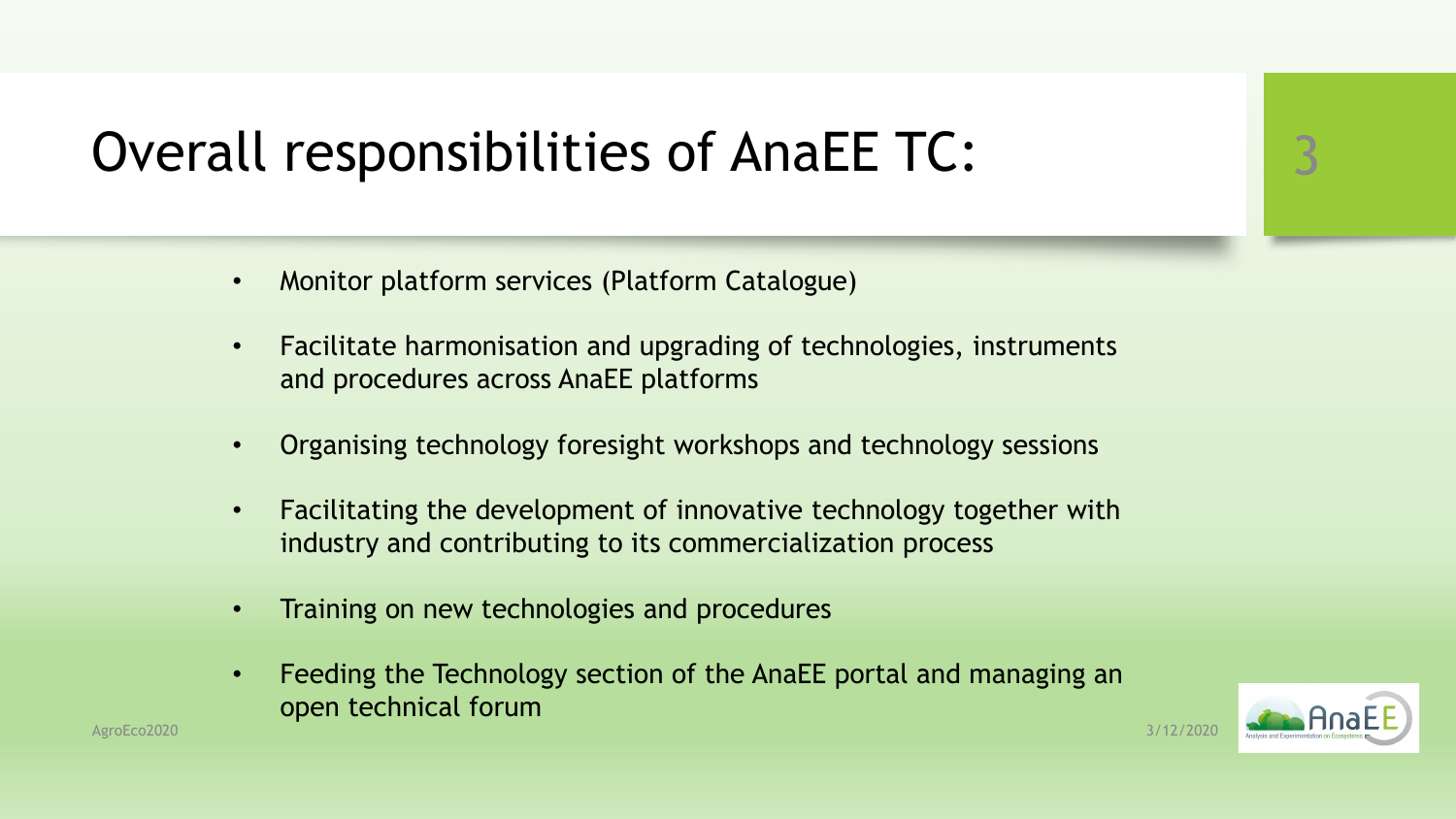## The 4 types of AnaEE platforms:



AnaEE

Analysis and Experimenta

|             | <b>Open-air</b><br>ecosystem<br>platforms                                   | <b>Enclosed</b><br>ecosystem<br>platforms             | <b>Analytic</b><br><b>Platforms</b>                                                                 | <b>Modelling</b><br><b>Platforms</b>                                 |
|-------------|-----------------------------------------------------------------------------|-------------------------------------------------------|-----------------------------------------------------------------------------------------------------|----------------------------------------------------------------------|
|             | covering various land<br>uses and transecting<br>Europe's climatic<br>zones | To enable higher<br>level of<br>environmental control | advanced biological,<br>physical and<br>chemical analyses<br>for a deeper insight<br>into processes | To improve data<br>analysis and<br>synthesis. To give<br>predictions |
|             |                                                                             |                                                       |                                                                                                     |                                                                      |
| AgroEco2020 |                                                                             |                                                       |                                                                                                     |                                                                      |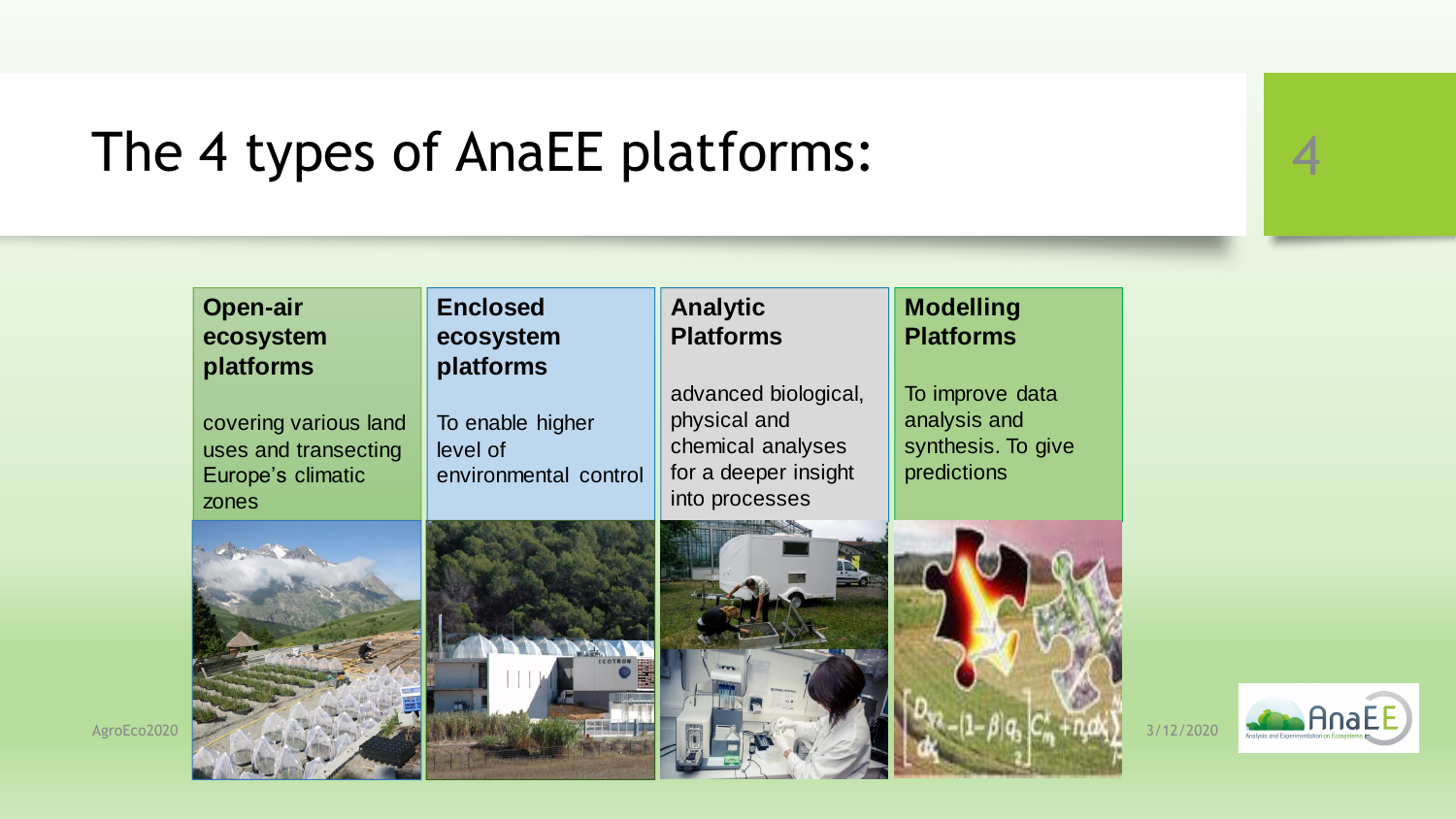### TC has special focus on experimental platforms… **AnaEE give an open access to scientists, policy makers and industry to a**





- **•** Catalogue of services, new **Platforms** technologies and procedures for **advanced biological** biological, the experimental platforms analysis and **experimentation** – i.e. focus on
- Innovation of new technologies with industry

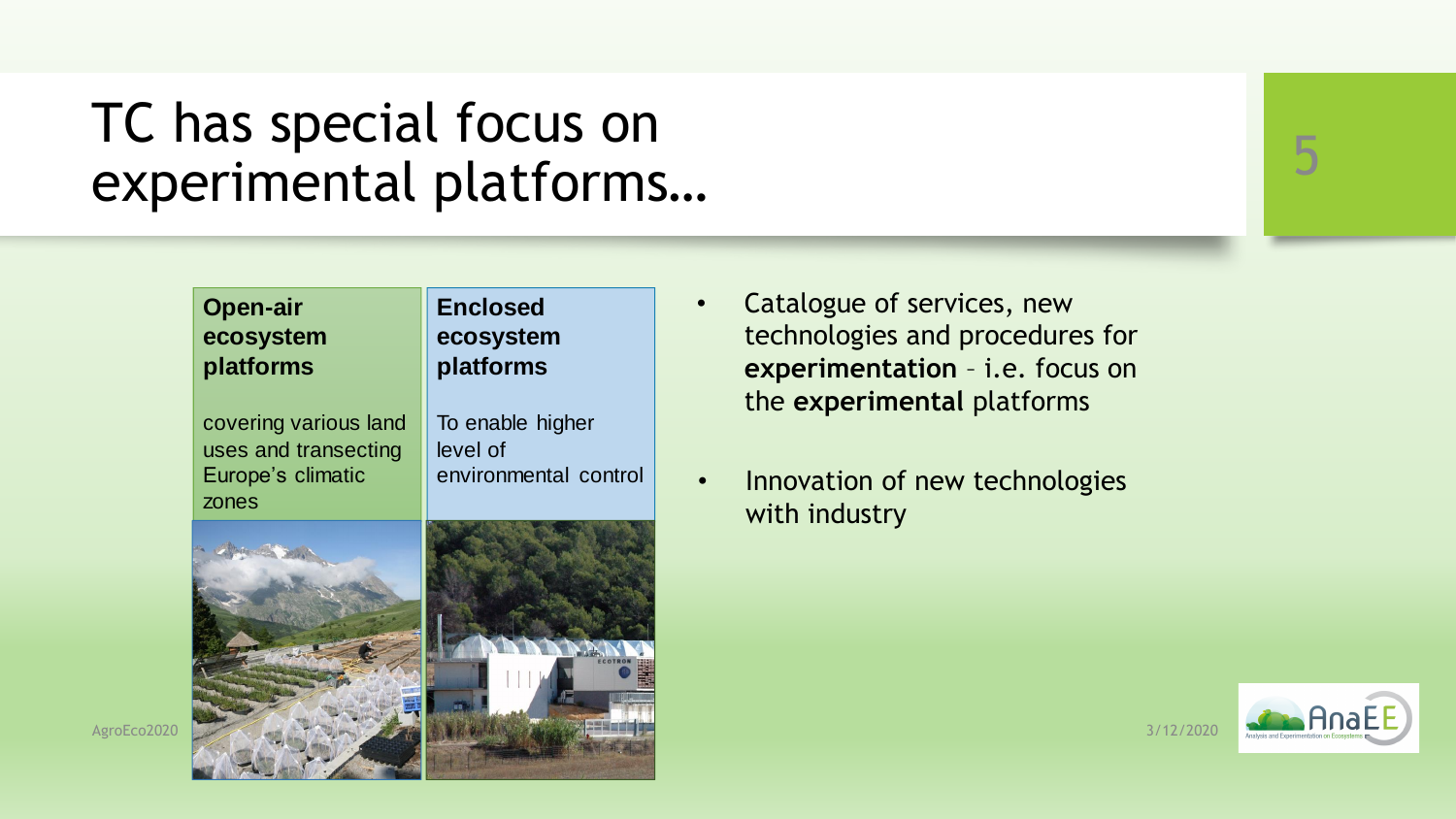### New measurements include analytical platforms… **AnaEE give an open access to scientists, policy makers and industry to a**





• New technologies and **Platforms** for measurements - $+$  analytical platforms i.e. the experimental platforms

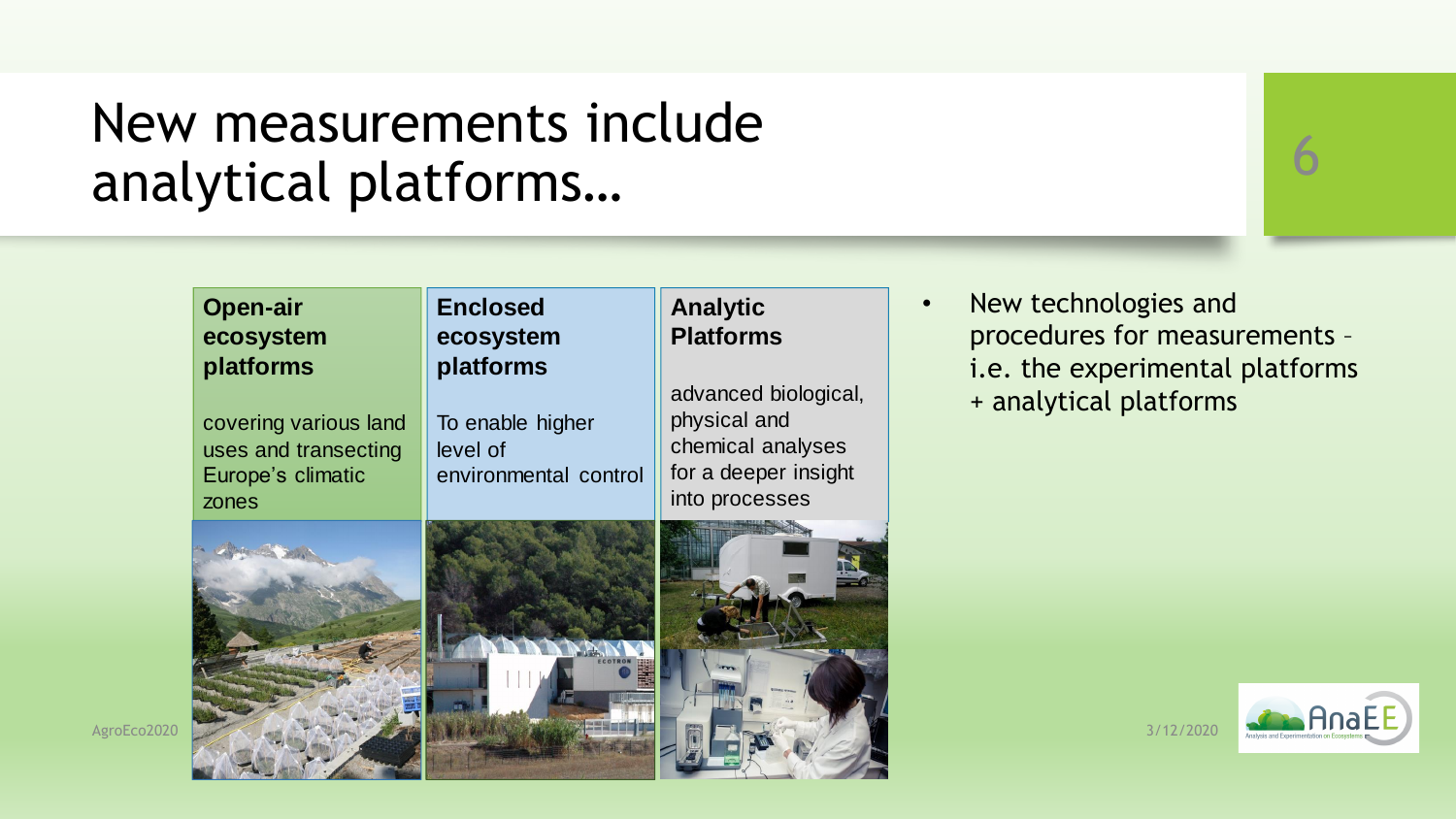## Modelling platforms…

**•** Interacts especially with the Data & modelling **Example 26 Centre (DMC), but will be closely involved in** *developing* **common procedures** + analysis for covering various land <u>xneriments</u> physical and **core parameters** to measure in experiments

### **Modelling Platforms**

To improve data analysis and synthesis. To give predictions



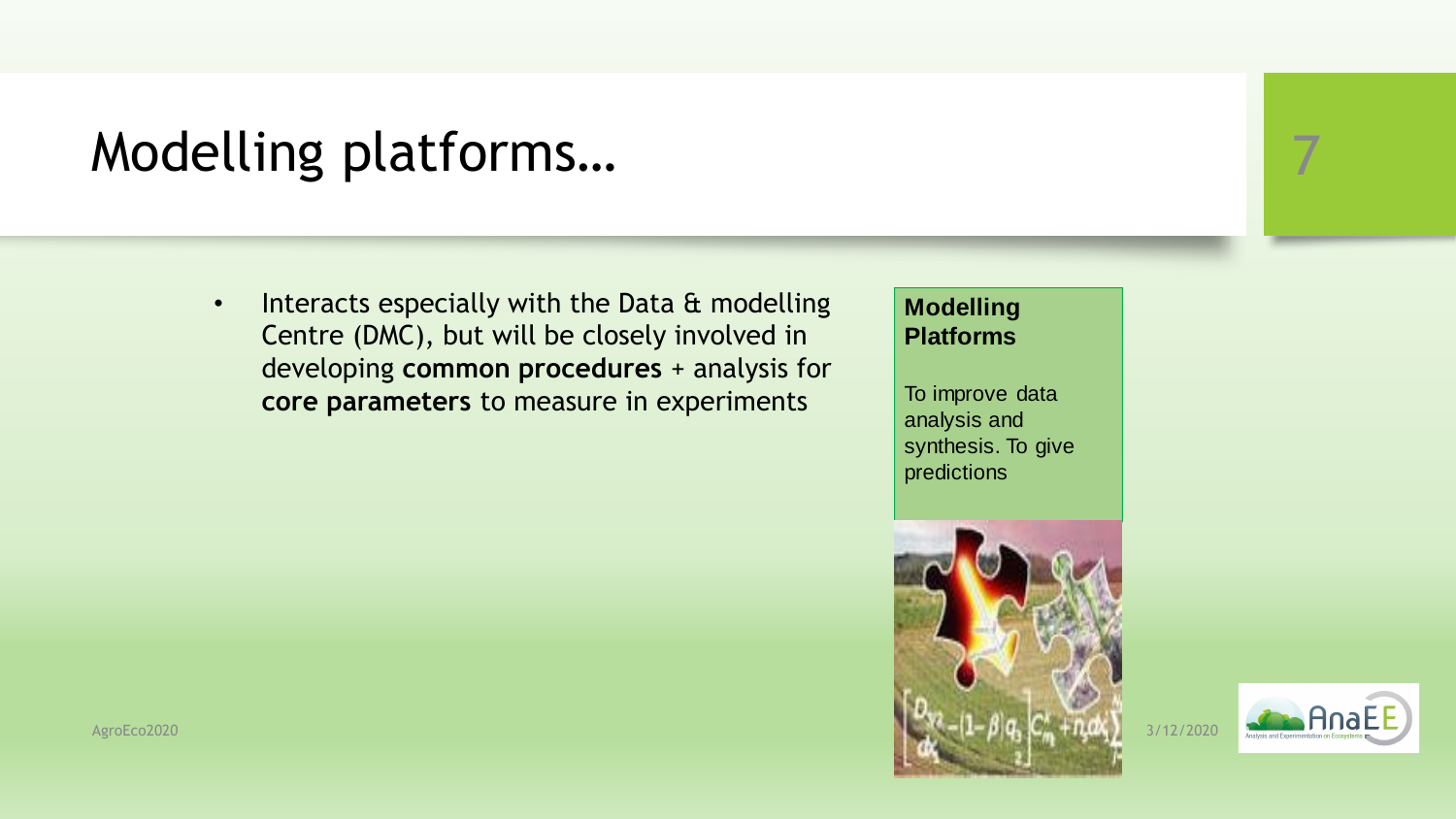## Experimental platforms (France, Italy, Czech Rep., Belgium, Denmark, Finland)



- 30 Open air platforms
- 22 Enclosed platforms
- 2-10 Analytical platforms (not yet decided, not shown)
- Modelling platforms (not yet decided, not shown)

### To be added in near future:

- CIHEAM network of platforms
- Lithuanian, Bulgarian platforms in process of evaluation and
- More countries…

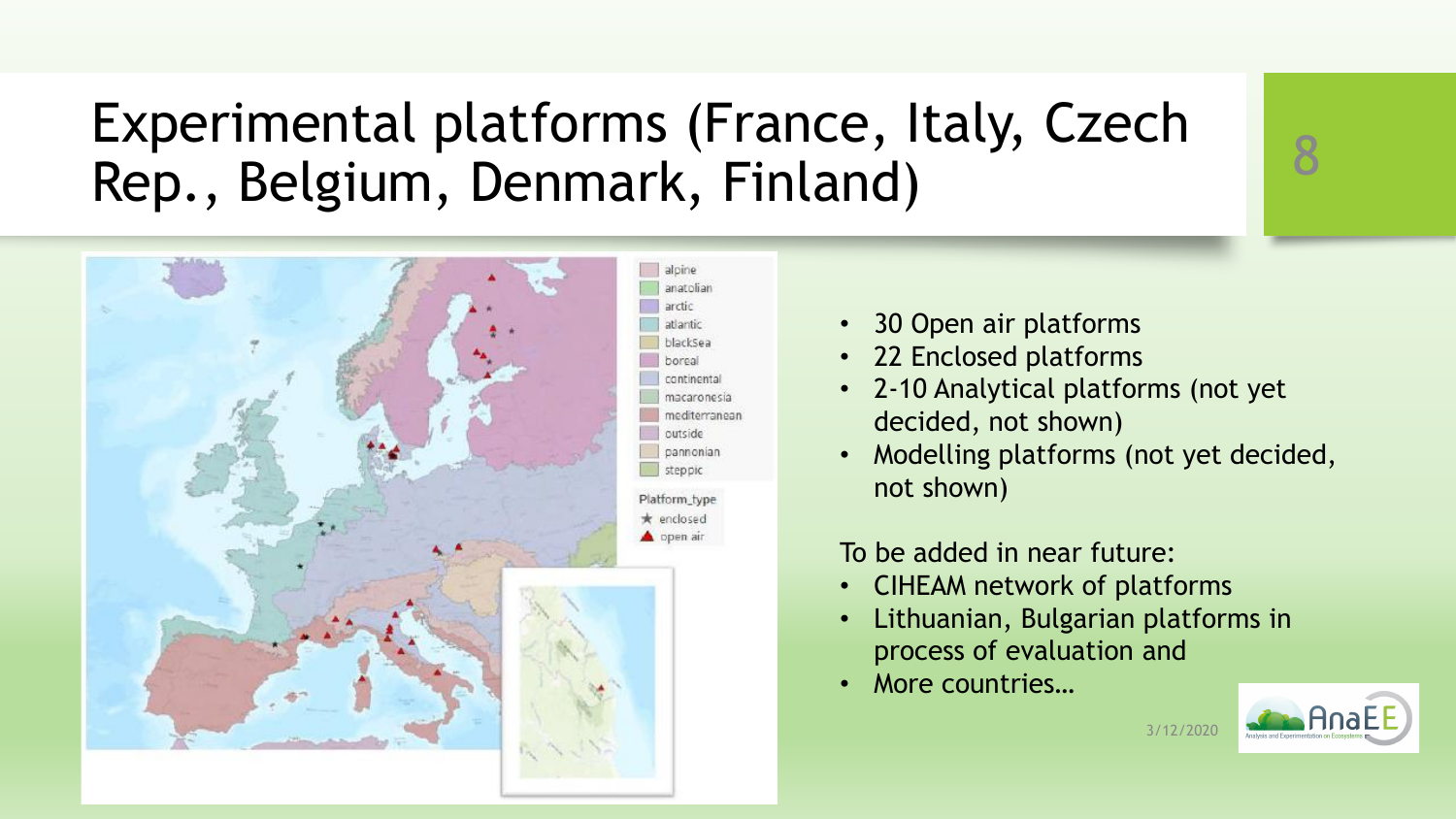### The AnaEE platform catalogue…

Try it out - find it on [anaee.eu!](anaee.eu)



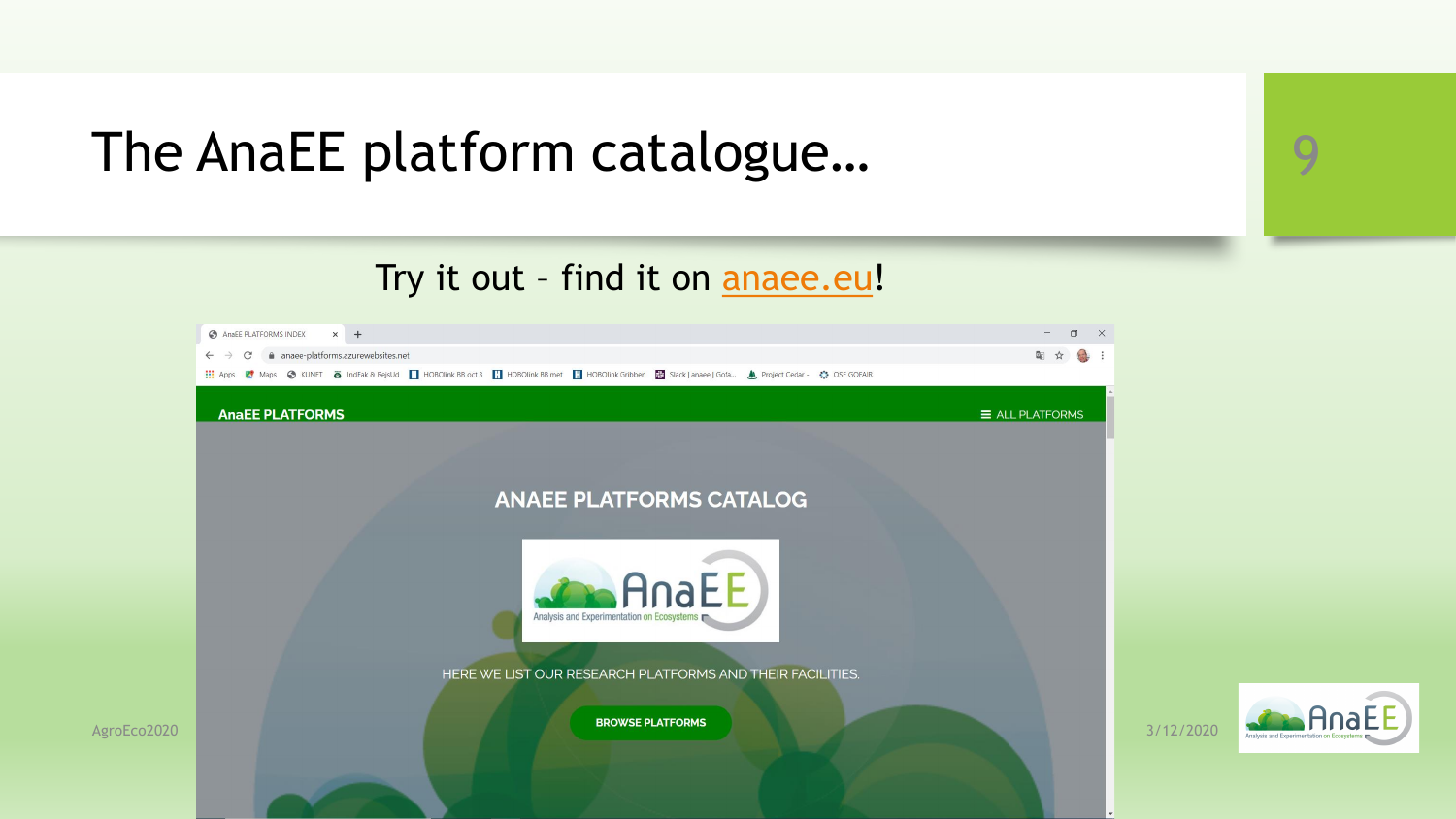## AnaEE TC performance indicators:

### **SMART goals – 6 countries scenario**

- Platform service catalogue (level of detail human resource dependent)
- Promotion material -leaflets, reports
- Technical forum for web portal
- Protocols for experimentation (No. of protocols collected per year: 2-5)
- Training workshops (no. per year: 1, No. of participants per year: 15)
- Technology foresight workshops (no. per year: 1, No. of participants per year: 25, No. of private industry participants per year: 3-5)
- No. of new technologies tested per year: 1-3
- No. of new projects fostered per year: 1-2
- AgroEco2020 Technical papers per year: 1/2-2  $\frac{1}{2}$  and  $\frac{1}{2}$  and  $\frac{3}{12/2020}$